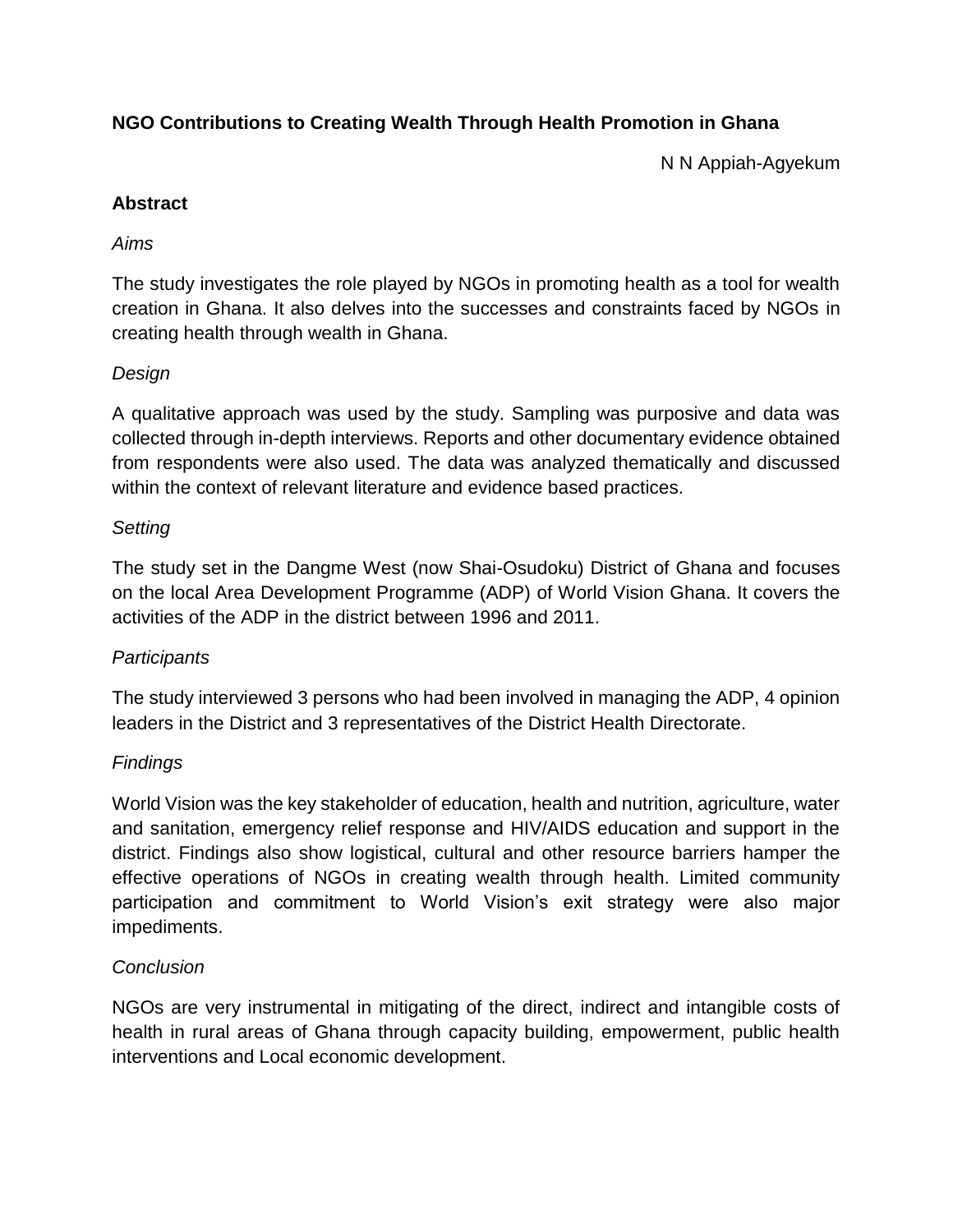### **Introduction**

Health is a word widely used in everyday conversation with little apparent ambiguity (Green, 2007). However, the WHO definition of health together with the wider Primary Health Care (PHC) concepts, suggests that much broader interventions including individual and community empowerment as well as antipoverty measures are necessary to promote health (Butterfoss, 2007). In return, enhancing the health status of individuals, communities and countries may well hold the key to sustainable socio-economic growth and development (Labonte, 1994, Magawa, 2012).

Because health in this sense affects the productive ability of the workforce, it is thus not seen as an end in itself but rather as an investment – a means to a greater end of productivity and wealth creation. Economic development strategies in developing countries, have therefore placed emphasis on ill-health as both a cause and a consequence of poverty such that socio-economic development and in fact wealth creation will be greatly enhanced if the negative impact of ill-health is reduced through health promotion (McManus, 2013, Nyamwaya, 2003). In Ghana specifically, this idea is the central focus of the 'creating wealth through health' strategy adopted by the Ministry of Health (MoH) in 2005.

The creating wealth through health strategy (MoH, 2005) is seen as a holistic approach to promoting good health with the objective to tackling the costs of ill-health and in effect making significant savings on health expenditure as well as enhance workforce productivity. It recognizes that health promotion and indeed good health is not only a human welfare issue but is a fundamental objective of socio-economic development. Further, no single Ministry, Department or Agency can ensure the health of the nation; it requires the concerted effort of the public and private sectors, NGOs, civil society, religious bodies and virtually all segments of the society. A concerted approach from all these stakeholders would not only lead to significant savings on health expenditure as a result of the reduced disease burden but ultimately accelerate the attainment of the Millennium Development Goals (MDGs).

Although considerable research has been done on the nature and extent of the efforts being put into 'creating wealth through health' by actors in the health sector as a bloc, evidence from (Yeboah, 2007) suggests that relatively little light has been thrown on the role played by NGOs and other non-state actors in health as a unit in achieving this goal. The study investigates the role played by NGOs in promoting health as a tool for wealth creation in Ghana. It also delves into the constraints faced by NGOs in creating health through wealth in Ghana.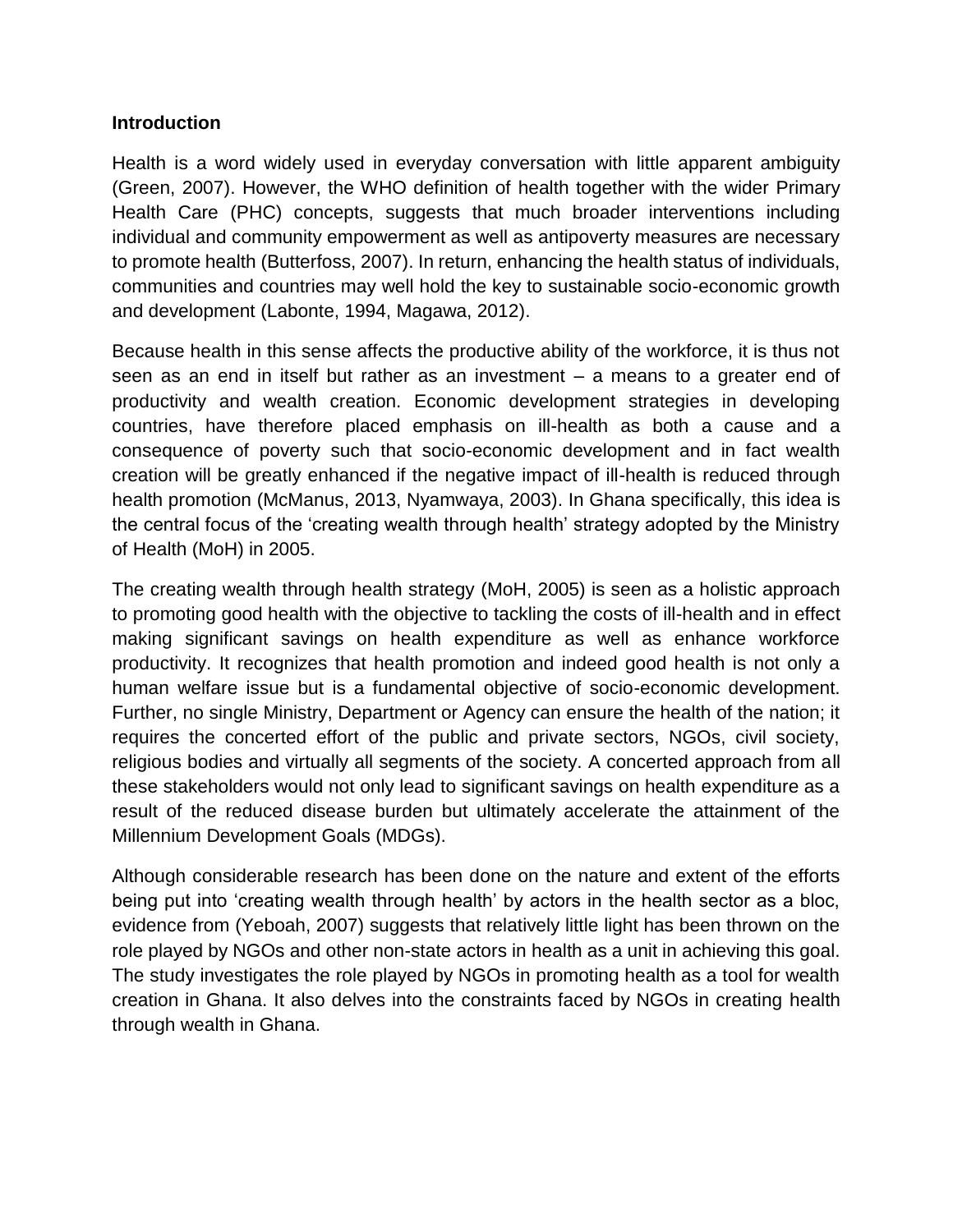### **Overview of key concepts**

#### *Health and wealth: Health as a resource*

Health like wealth is a resource (Quashigah, 2006). With foresight, the Ottawa Charter (WHO, 1986) also defined health as a resource for everyday life rather than a goal in itself and outlined the strategic response in its five action areas for health promotion. Focus on health in contemporary times is thus on support lead strategies or creation of social opportunities to enable people live a healthier happier and productive life (Sen, 1999). However, the bias has been to equate health with expenditure and consumption rather than investment and production. In contrast, [Whitelaw and Watson \(2005\)](file:///C:/Users/lamond01/Desktop/PORESO%202015/Nana%20Appiah-Agyekum%20.docx%23_ENREF_55) indicate that though this may be rational, it could be highly counterproductive, and take resources from societies and families that would be better invested in health- (and wealth) producing measures. Also, a society that spends so much on health care, that it cannot or will not spend adequately on other health enhancing activities, may actually be reducing the health of its population (Mittelmark, 2001). Consequently, expenditure to enhance health may well be better invested in other socio-economic interventions instead of direct injection into health care.

[Wilkinson \(2002\)](file:///C:/Users/lamond01/Desktop/PORESO%202015/Nana%20Appiah-Agyekum%20.docx%23_ENREF_60) has also shown in his study of the health-wealth dichotomy that even in rich societies, significant health differentials are at work and that there are significant differences in life expectancy between social groups and between countries. Further evidence from Miringoff and Miringoff (1999) show that while gross domestic product has increased significantly in the developed economies, the index of social health has decreased, and the two measures now seem to be depicting quite different phenomena and separate dynamics in society. This indicates that health patterns closely mirror not only the economic but also the social characteristics of a society. Kalache et al. (2002) caution however that above a certain level of wealth, it is not the wealthiest societies which have the best health, but those that have the smallest income difference between rich and poor.

Deriving from the above therefore, health has been cited without reservations across literature as a dominant determinant of wealth. Specific measurable contributions of health to wealth creation include the fact that staff energy levels and motivation will noticeably improve (Dooris, 2006), physical and mental health problems stop before they start (Hawe et al., 2000), vulnerable individuals will be guided towards the supportive care they need and absence levels will drop (McQueen Vowel Repetition

There is one particular feature that appears to emerge in some catchy pop songs, and is something of a secondary type of hooking device. Where I would classify vowel elongation and prosodic devices (such as lyrical rhythm) as primary hooking devices, vowel repetition and phrase repetition are to be considered secondary hooking devices.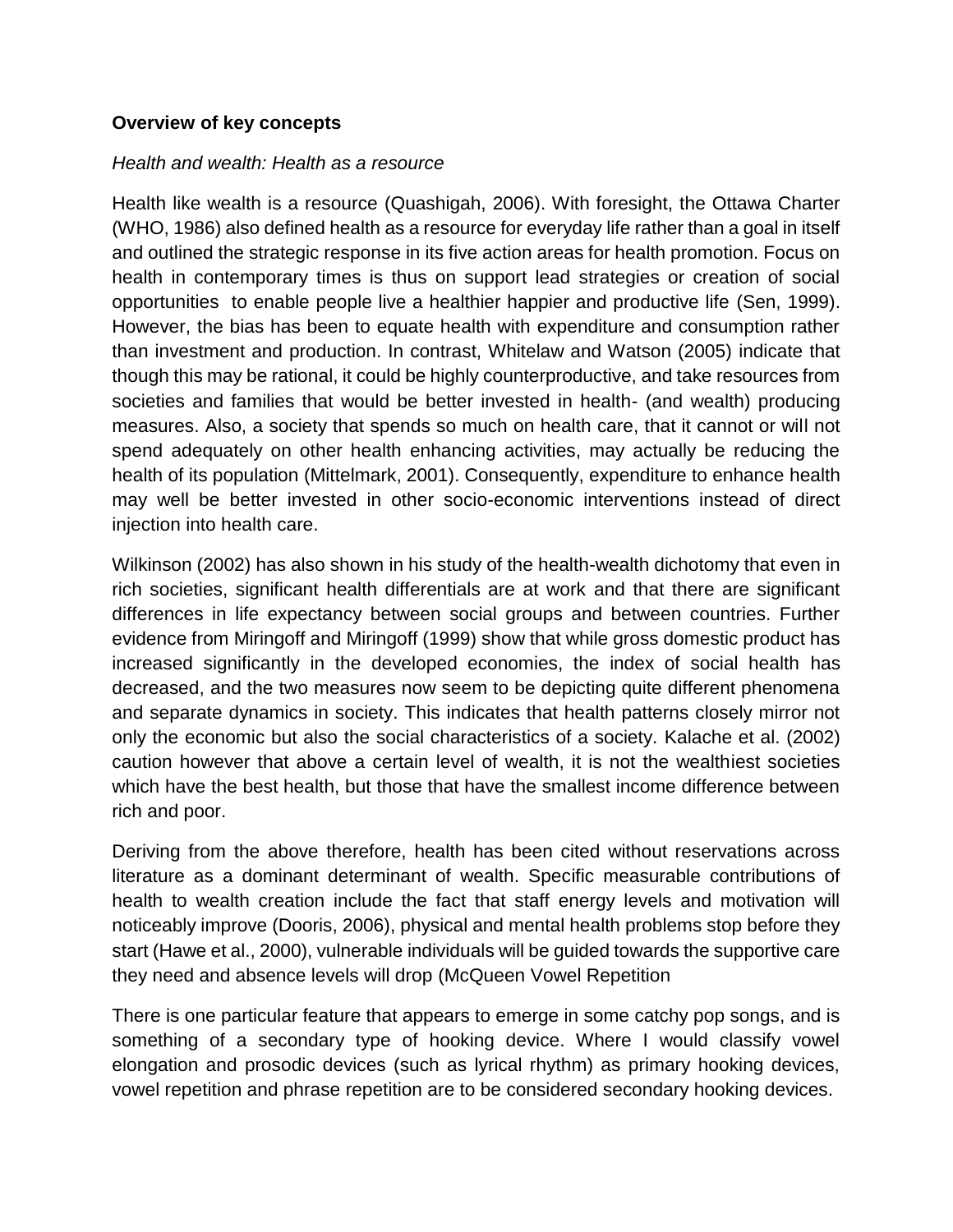and Anderson, 2002), increased self-responsibility will improve time management, creativity, productivity and ultimately profitability (Lee and Vowel Repetition

There is one particular feature that appears to emerge in some catchy pop songs, and is something of a secondary type of hooking device. Where I would classify vowel elongation and prosodic devices (such as lyrical rhythm) as primary hooking devices, vowel repetition and phrase repetition are to be considered secondary hooking devices.

Whitman, 2003), and enhanced staff retention and reduced sickness and recruitment costs (Rychetnik, 2004).

The health status of any population determines its level of productivity, hence the old adage "a healthy population is a wealthy population".

## *Ghana's creating wealth through health promotion policy*

This strategic direction of improving human capital makes health central to Ghana's development efforts: only a healthy population can bring about improved productivity and subsequent increase in GDP, and by doing so ensure economic growth. Consequently, a core function of the Ministry of Health is to contribute to socio-economic development and wealth creation by promoting health and vitality, ensuring access to quality health, population and nutrition services for all people living in Ghana and promoting the development of a local health industry (MoH, 2006b). This mission puts the concept of health beyond the confines of curative care to other socio-economic determinants of health which require more focus on promoting good health.

In fact, Bosu et al. (2004) provide that the poor environmental conditions in which Ghanaians live, work and go to school have a major impact on their health, wellbeing and productivity. [MoH \(2006a\)](file:///C:/Users/lamond01/Desktop/PORESO%202015/Nana%20Appiah-Agyekum%20.docx%23_ENREF_38) also identifies that the state of the productive workforce and their dependents are adversely affected by improper disposal of waste, emission of dangerous gases from industries and vehicles, smoke from burning of waste and bush fires, poor waste management infrastructure and practices, limited access to potable water, road traffic accidents and unhealthy lifestyles and habits. These factors among others, together with the known environmental factors that manifest in a high level of mortality, morbidity and disability in Ghana are preventable. Yet, About 90% of the diseases and conditions hindering workforce productivity and the general wellbeing of Ghanaians could easily be prevented if appropriate environmental and lifestyle measures were to be taken rather than focusing on curative measures (MoH, 2008, Quashigah, 2005).

Consequently, the creating wealth through health policy was incepted as a paradigm shift from curative action to health promotion and the prevention of ill-health. The policy argues that a healthy population and workforce can only be achieved through tackling the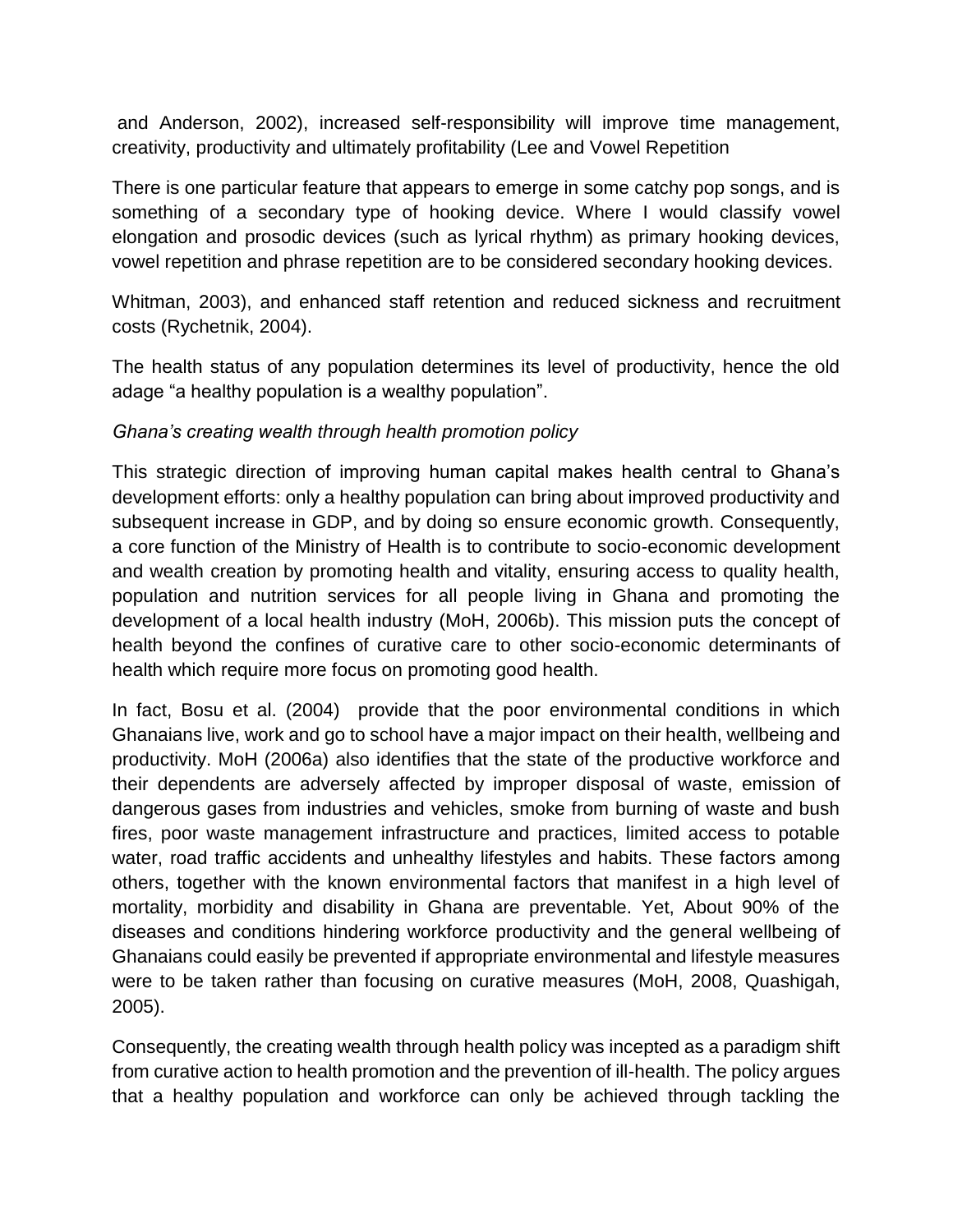negative effects of health through adequate prevention measures and promoting good health practices. It aims to use health as a tool for promoting healthy lifestyle and environment, providing the needed manpower, material and financial resources for economic growth, and the mobilization of sector-wide resources for national development.

The policy seeks to promote a vibrant local health industry that supports effective, efficient, and sustainable service delivery, creates jobs and contributes directly to wealth creation and attainment of national development objectives(MoH, 2007). It does this by providing the broad guidelines for the development and implementation of programmes by the central government, Ministries, Department and Agencies (MDAs), local authorities, the private sector, civil society organizations as well as local communities intended to guide health-enhancing actions of individuals, households and communities and corporate entities.

### *Framework for health development in Ghana*

The conceptual framework underlying the development of the National Health Policy is derived from the national development goal of attaining middle-income status by 2015 and an affirmation of the contribution of health to this vision. At the core of this framework is the 'creating Wealth through Health' thought. The conceptual framework spells out two interacting and mutually reinforcing pathways through which the health sector contributes to socio-economic development in the country. The first pathway is based on the acceptance that improving health and nutritional status of the population leads to savings on treating preventable diseases, improved productivity, economic development and wealth creation. The second pathway recognizes that creating a local health industry supports and sustains health services and creates jobs and leads to economic development and wealth creation.

The framework recognizes that good health is intrinsically desirable and is a necessary ingredient for socio-economic development and places health activities and programmes within the framework of a health industry that sustains health delivery and creates jobs. Thus by promoting population health and nutrition status, preventing diseases and injuries and maintaining health, and restoring the health of the sick and disabled, the country can make savings on resources otherwise spent on treating preventable and avoidable diseases (MoH, 2006b). At the same time, improved health and nutritional status promotes intellectual capacity and productivity in the population (WHO, 2004), both of which are needed for economic development. Also a health industry has intrinsic and instrumental value for national development because it contributes directly to wealth creation by creating jobs, and indirectly through the provision of health services (Yeboah, 2007, WHO, 2003).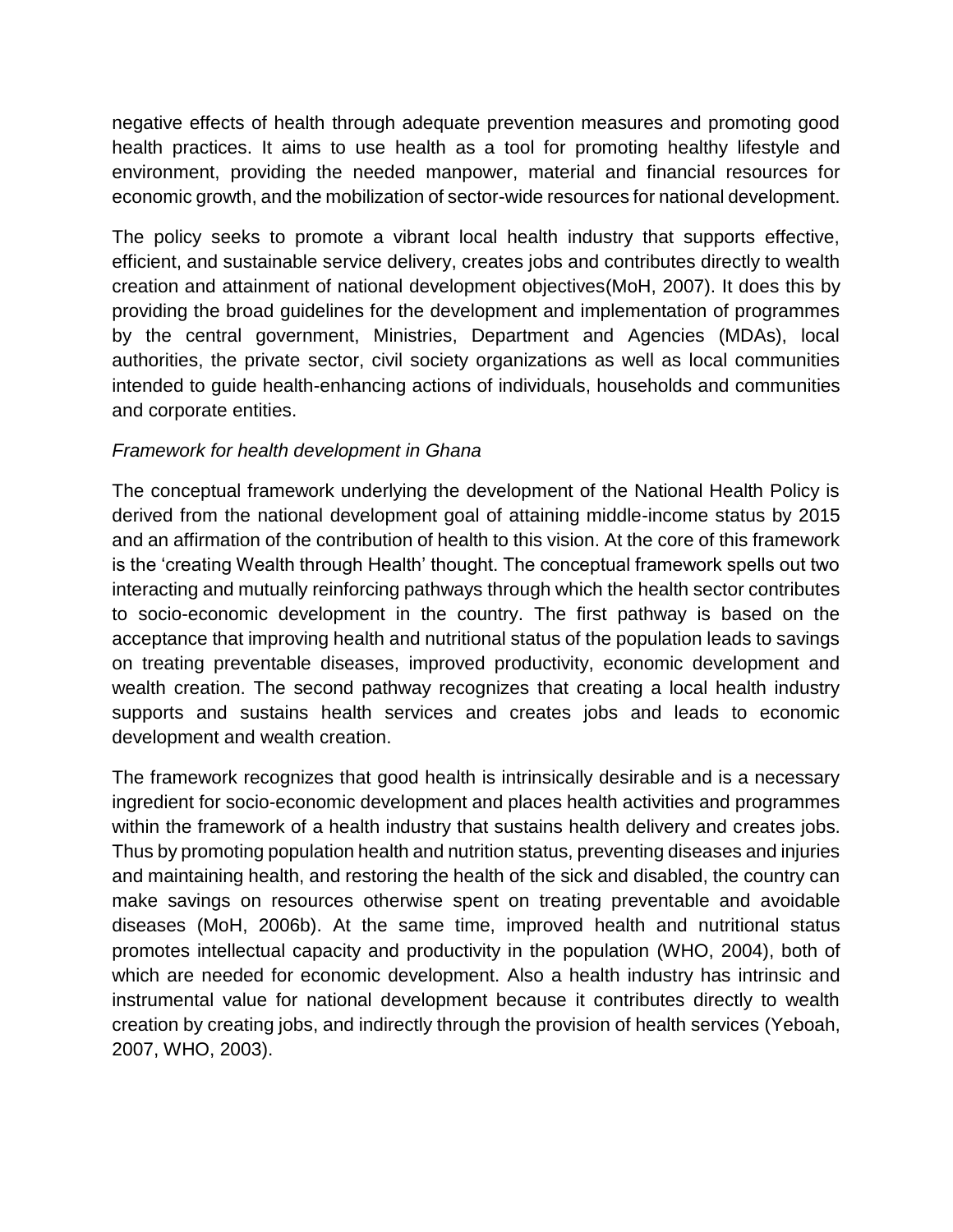The conceptual framework is underpinned by four cross-cutting and interrelated themes that need to be pursued to achieve the objectives for the health sector – financing, capacity development, good governance and partnerships, and information. Table 1 shows the key shifts in health development policy in Ghana.

# *The costs and implications of ill-health to wealth creation and the GDP*

[Asante et al. \(2005\)](file:///C:/Users/lamond01/Desktop/PORESO%202015/Nana%20Appiah-Agyekum%20.docx%23_ENREF_2) posit that that health and ill-health have major implications on the survival, growth and development of every economy. With wide-reaching micro and macro effects, the gross wealth of an individual, community or country will affect and be affected by the ability to achieve and sustain an appreciable level of health and wellbeing. Consequently, promoting health and reducing the effects of ill health must therefore be of prime importance to all stakeholders of economic growth and poverty reduction (Marmot et al., 2008).

Figure 1.1 points out the costs of diseases to the individual, family, community, employer and the nation as being direct, indirect or intangible. Though not immediately evident, these costs when quantified in monetary terms will underscore the immense loss suffered by the country and its citizens as a result of health related factors. Significant gains, financial and non-financial, can therefore be made if the underlying causes of these health conditions are addressed. With preventive and promotive health being identified as the single most effective means of enhancing and sustaining health towards the goals of wealth creation, growth and development, all stakeholders in the health sector whether governmental or non-governmental have a significant role to play (Bloom et al., 2001, Hitiris and Posnett, 1992).

## **Methods and procedure**

The study is set in the Dangme West (now Shai-Osudoku) District of Ghana and focuses on the local Area Development Programme (ADP) of World Vision Ghana. It covers the activities of the ADP in the district between 1996 and 2011. World Vision Ghana was selected because of its role as a major stakeholder of local government and rural development in Ghana. Its activities covers the health, education, agriculture and social welfare sectors of Ghana mainly at the grassroots and rural areas which have little or are totally deprived of governmental support.

A qualitative approach was used by the study. Sampling was purposive and focused on gathering the views of key persons involved in decision making and implementation of interventions by WVI. Primary data was collected through in-depth interviews. This technique was very useful because of its substantial flexibility in allowing significant data collection within the ordinary places of work of the persons involved in the study. A total of 10 interviews were conducted involving 3 persons who had been involved in managing the ADP, 4 opinion leaders in the District and 3 representatives of the District Health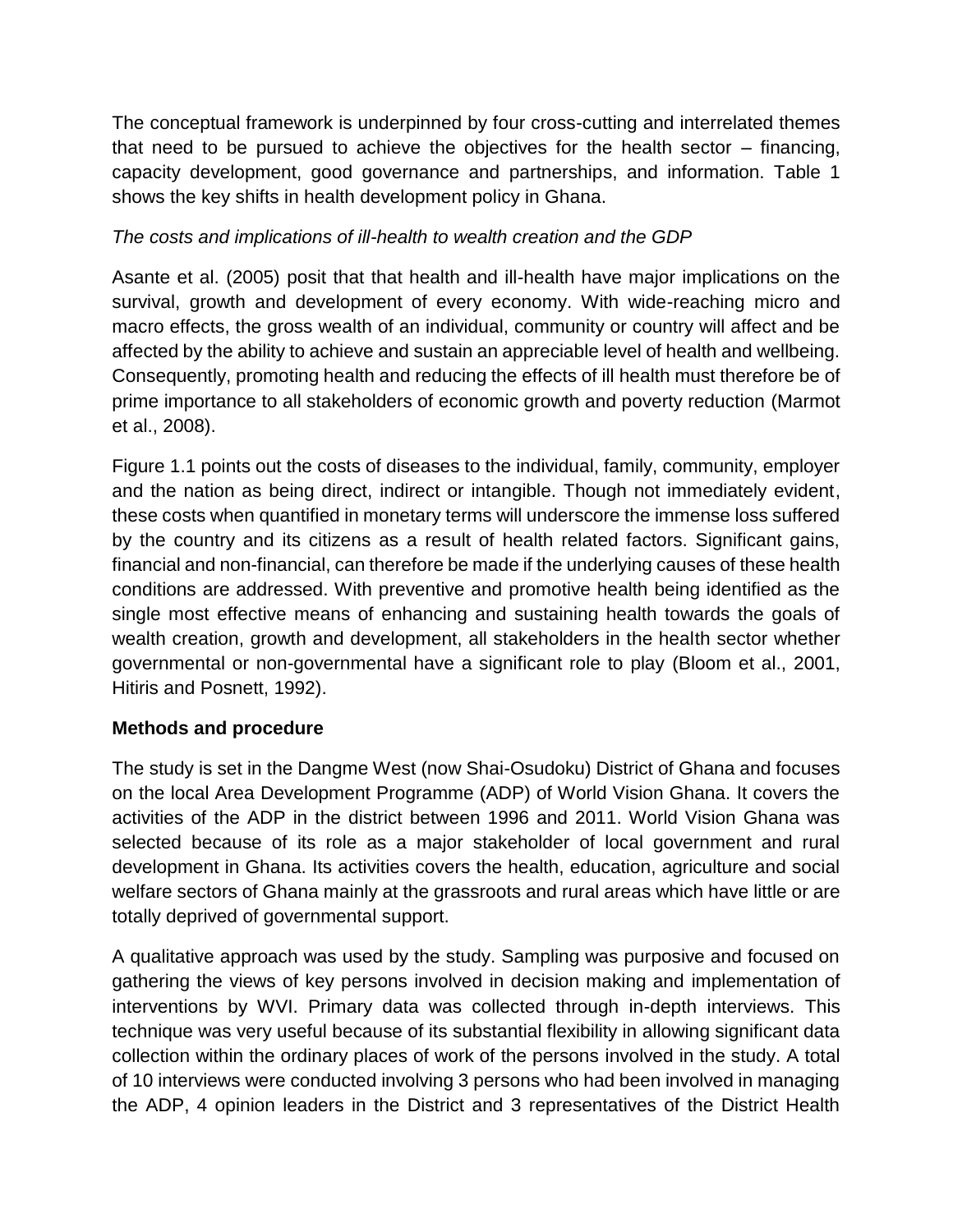Directorate. Appropriate permissions were sought from the relevant authorities at the district prior to data collection. The study and instruments used were also reviewed and approved by the research and conferences committee of UGBS.

The interview was semi-structured and aided by an interview guide specially prepared in accordance with the objectives of the study. The questions asked during the interviews, together with the probes and prompts were anonymous and focused on specific information with accompanying anecdotes on the contributions made by WVI to wealth creation as well as the challenges they faced during these activities. The interview guide was pretested and further modified before being validated for the study. The interviews were recorded and transcribed and later shown to participants for signing-off before being analysed.

The thematic analysis approach was used because it offers an accessible and theoretically-flexible approach to analysing qualitative data (Braun and Clarke, 2006). The initial step involved the derivation of broad headings based on the key objectives of the study. The transcribed data was then sorted and arranged under the headings under which they best fit. The data under these groups were reviewed and subthemes were developed. Finally, the subthemes were reviewed for consistency, coherence and substantive merit to aid the development of final themes. The final themes were derived from the merger of subthemes. During the process, specific examples and anecdotes supporting key information under themes were also noted. The discussion of the themes were done in the context of relevant literature, evidence based practices, reports and other documentary evidence on the topic under discussion.

## **Findings**

As shown in table 2, all respondents had lived and worked in the District for more than three (3) years. 60% were female and all respondents had tertiary education and were knowledgeable and actively involved in the local economic development and health interventions in the district.

Findings show that World Vision and other NGOs were major partners for local development in the district. As the key NGO in the district, WVI adopted a multi-pronged approach to local wealth creation by initiating, promoting and supporting interventions in education, health and nutrition, agriculture, water and sanitation, emergency relief response and HIV/AIDS education and support in the district. By partnering the District Assembly, the district Health Directorate, community members and other CSOs in the district, WVI had made significant contribution towards creating wealth and building a healthier, safer community.

WVI created wealth at the local level by using health promotion measures to eradicate the cost of illness and subsequently, the cost to the GDP. As shown in below, it did this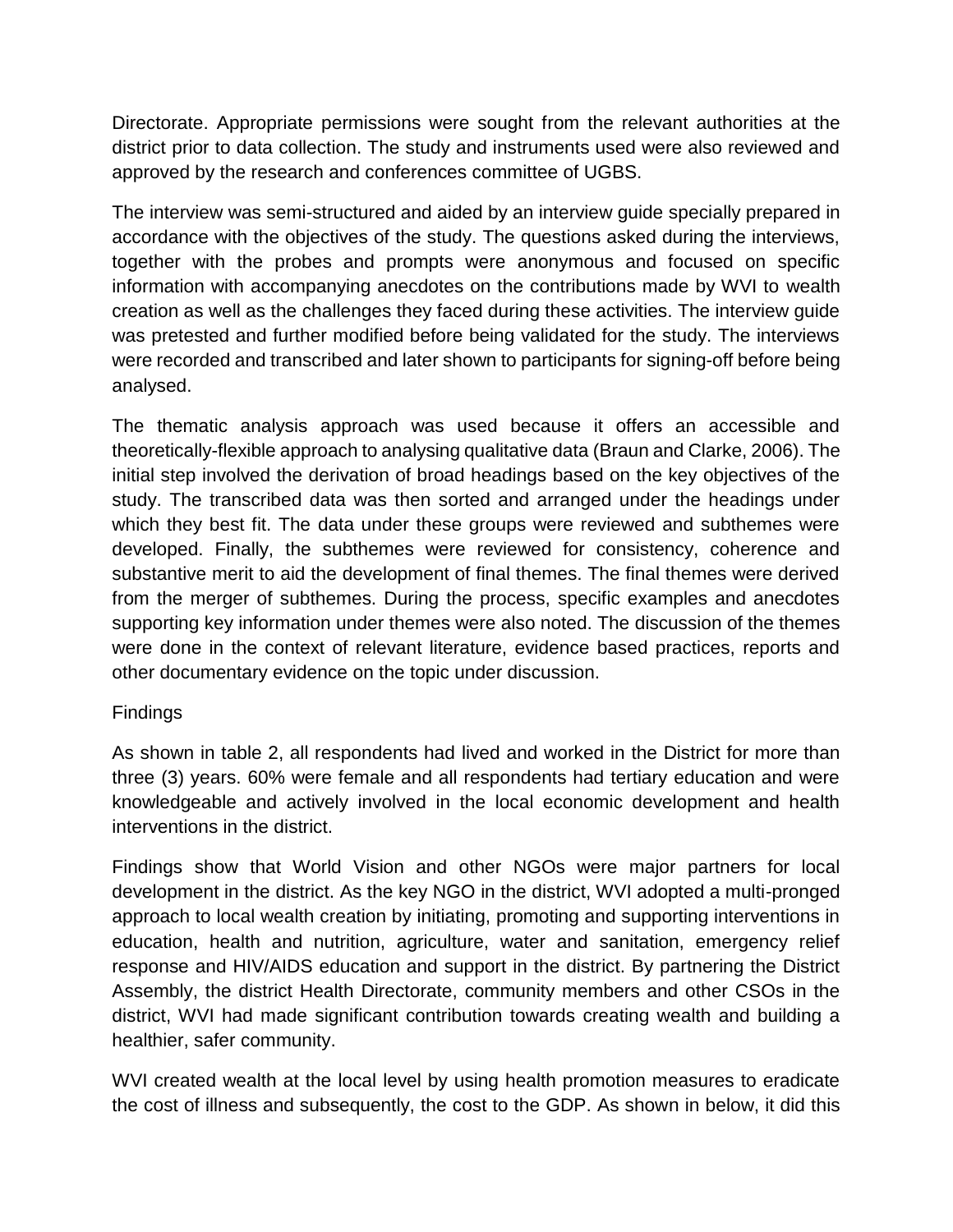through the direct financing of health related activities, provision of infrastructure and support services, and counseling, education and sensitization. This approach has had wide financial and economic implications on the lives of the people in the community. Within the context of the creating wealth through health policy, WVI had increased access to health, enhanced community participation in decision-making and enhanced the socioeconomic empowerment of local artisans and women. Figure 2 presents a summary of how WVI creates wealth through health promotion

In terms of direct financing of healthcare care, findings show that WVI was the major financier of not only health, but local development initiatives in general in the district. Evidence provided by the ADP (table 3) showed for instance that over a five year period, WVI made direct financial contributions of \$331,166 to the district. Within this period, that amount that would have otherwise been spent by the district on health over the five-year period was freed up for use in other productive ventures within the district. Specifically, WVI provided financial support for the nutritional rehabilitation of the Orphaned and Vulnerable children (OVC) center in Kasunya, Osudoku, Ningo and Ayetepa and also paid honorarium to resource personnel and drama groups to educate groups on environmental sanitation. WVI also provided funds to support Persons Living with HIV/AIDS (PLWHAs) to acquire skills for living in Dodowa, provided funds for breast screening in Ningo and also provided funds for GHS to undertake immunization of children against the six childhood killer diseases. In addition, WVI also provided funds for purchasing and distribution of Insecticide Treated Nets (ITNs) for children in the district as well as funding for the National Immunization Day outreach programme (NID) in the district.

Findings also show that WVI was engaged in promoting health through empowerment, education, counseling and sensitization as a means of improving knowledge and awareness of local health conditions, how to prevent and manage them as well as how to promote good health and safe, healthy home and workplaces. It also facilitated intersectoral collaborations and partnerships between state and non-state actors towards enhancing the health and economic outlook of the district. Specifically, findings show that WVI engaged in peer education on HIV/AIDS, education on environmental sanitation, training of people living with HIV/AIDS (PLWHA) in positive living, training orphaned and vulnerable children (OVC) in value-based skills and education on breast cancer among others. The objective of these activities was to prevent the occurrence of ill-health and the associated costs that would be involved in treating these conditions. It was also aimed at preventing and helping local communities deal with the intangible costs of ill-health.

Findings also show that significant contributions were made by WVI tackling the indirect costs to health through the provision of infrastructure and support services in the district. Specifically, WVI built a clinic for the Osuwem community; built a modern Voluntary Counseling and Testing (VCT) center for the Dodowa Government Hospital which also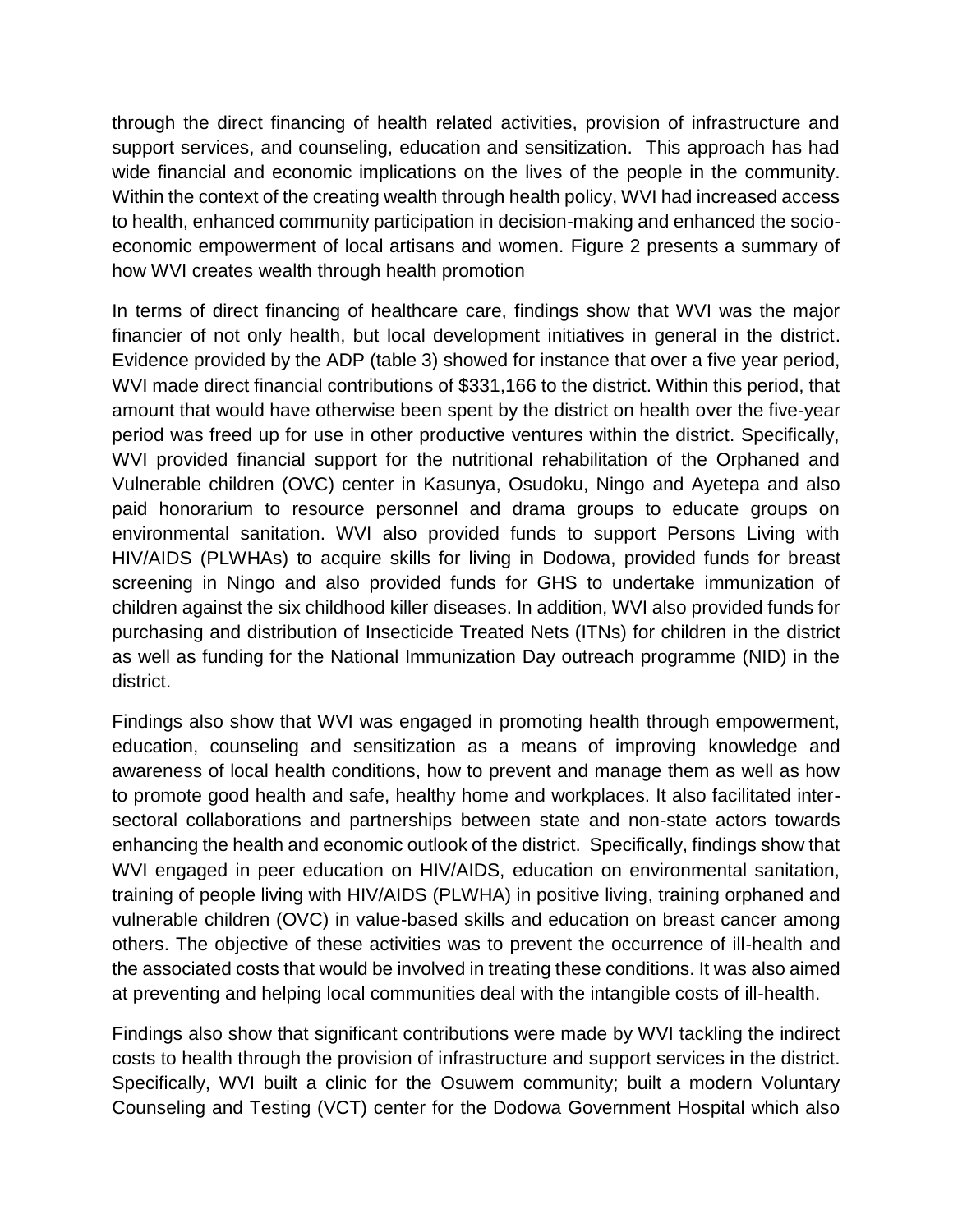houses breast cancer, Adolescent Reproductive Health [ARH] and other units; built a Nutritional Rehabilitation Center (NRC) for Ningo clinic; and built institutional toilets for 30 schools in the district. Other health related activities being carried out by WVI in the district include the provision of supplementary food for preschool children in their project communities and their collaboration with the District Assembly (DA) to provide a \$29,000 dam for the people of Baabi in Ningo. Activities of WVI like free health screening, adolescent reproductive health workshops and clinics, voluntary counseling and testing, safe motherhood, personal hygiene and support for clean-ups had also increased awareness and positive health behaviour in their communities. Table 4 shows a summary of some interventions of WVI including the number of communities served and the approximate number of beneficial over a year.

"…health centers in communities and remote settlements provided by WVI had saved inhabitants the time, cost and inconvenience of travelling to the Dodowa government hospital (the only hospital within a 100 mile radius) for health care. The money that would have been used for this could be put to other productive use on their farms or engage in other income generating activities…"

Findings also unearth that attention had been given to the building, furnishing and resourcing of schools and clinics, provision of potable water, support for deprived and vulnerable groups and the disabled in the district. Screening, testing and treatment of local health conditions like malaria, cholera, breast cancer, childhood killer diseases, diabetes and hypertension were also an important activities undertaken by WVI.

Findings also show logistical, cultural and other resource barriers hamper the effective operations of NGOs in creating wealth through health. Limited community participation and commitment to World Vision's exit strategy were also major impediments. Additionally, poverty, illiteracy and limited inter-sectoral collaboration were also key challenges faced by WVI and other NGOs in the district. Also the migration trends of children and mothers within the district affected their activities.

## **Discussion**

Literature abounds that NGOs have a clear and potentially powerful role in health promotion and reducing health inequalities. NGOs in this vein therefore serve as catalysts for improving health through lobbying, activism, service provision and advocacy (Pfeiffer, 2003); and outreach work, engaging peer educators and mentoring (Whitelaw and Watson, 2005). Considerable success has been chalked by grassroots community projects, civil society groups and women's organizations that have, for example, demonstrated their effectiveness in health promotion, and provided models of practice for others to follow. However, no effort designed at promoting the health status of individuals will yield any benefit if the target community has no access (Tengland, 2007). Accessibility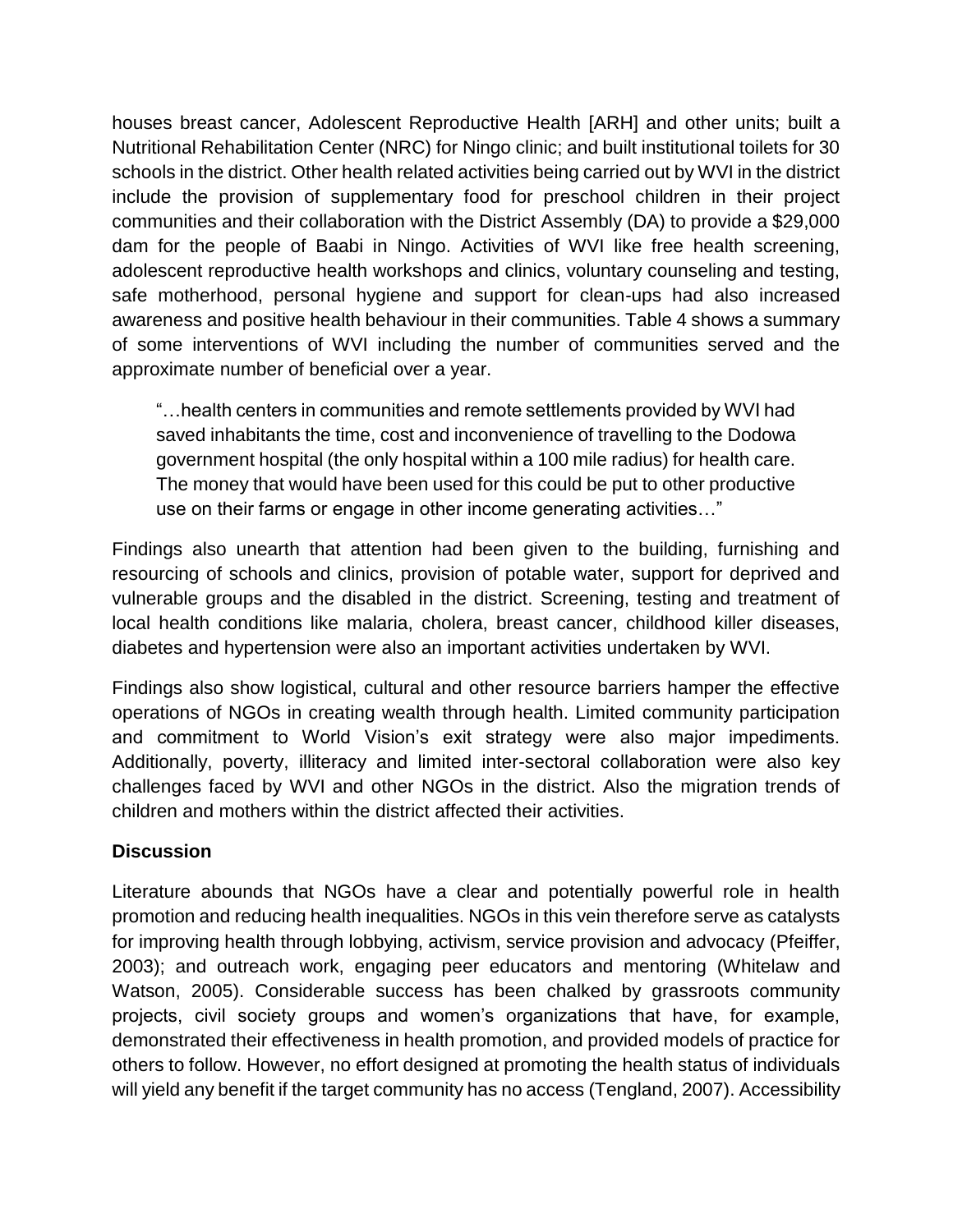can be seen as the financial and geographical conditions that determine whether consumers of health services readily obtain all their health needs, at the time they want within a reasonable distance (Donabedian, 2002), and at a reasonable price (Ensor and Cooper, 2004).

Creating and enhancing access to healthcare, healthy lifestyle and healthier communities is a major role played by WVI. Quite apart from removing the geographical and financial barriers to health through provision of health centers and support for CHPS compounds, the free health care and screening, giving out ITNs, Oral Rehydration Salt [ORS] and other logistics for local health initiatives by WVI also greatly reduced the financial burden of health of the community. The acceptance that the health education, sensitization and counseling services provided by WVI to promote health had improved health circumstances in their communities confirm that the activities of WVI do not merely enhance access to health services but also positively influence the health circumstances of the people.

Also, health promotion hinges on empowering individuals to take control of their health (WHO, 1986, Mcqueen and De Salazar, 2011). It must therefore not be seen a transitive action but as one which involves stimulating people to participate in activities that influence their health outcomes. Wechsler et al. (2000) also confirm that health promotion actions guided and supported by community participation yield better results in developing countries. An effective health promotion strategy therefore focuses on building knowledge and skills among individuals, organizations and communities to act on issues that are important to their health and well-being. This also means creating opportunities for community members and organizations to participate in health.

NGOS play a key role in this regard by creating an environment that makes it possible for the community to participate in decisions that affect their health and economic choices. Empowerment and community participation interventions such as those undertaken by WVI in the District gives local people confidence and the awareness to take control of their health, livelihoods and future. Empowerment and participation are very important components and measures of NGO activities because they provide a means of promoting good health in the community and mobilizing community resources based on the philosophy that good health promotion and care must be shaped by and integrated with the context in which people live (Laverack, 2004, Mills and Ungson, 2003).

Ashraf et al. (2008) provides that there are direct costs in health promotion that may influence wealth creation positively or negatively. In other words, these costs consume a significant proportion of resources that will have alternatively led to wealth creation and subsequently increment in the Gross Domestic Product [GDP]. As shown in Asante et al. (2005), these direct costs of cover the financial and time costs to households as well as the human resource, infrastructure and procurement of drugs to communities. All efforts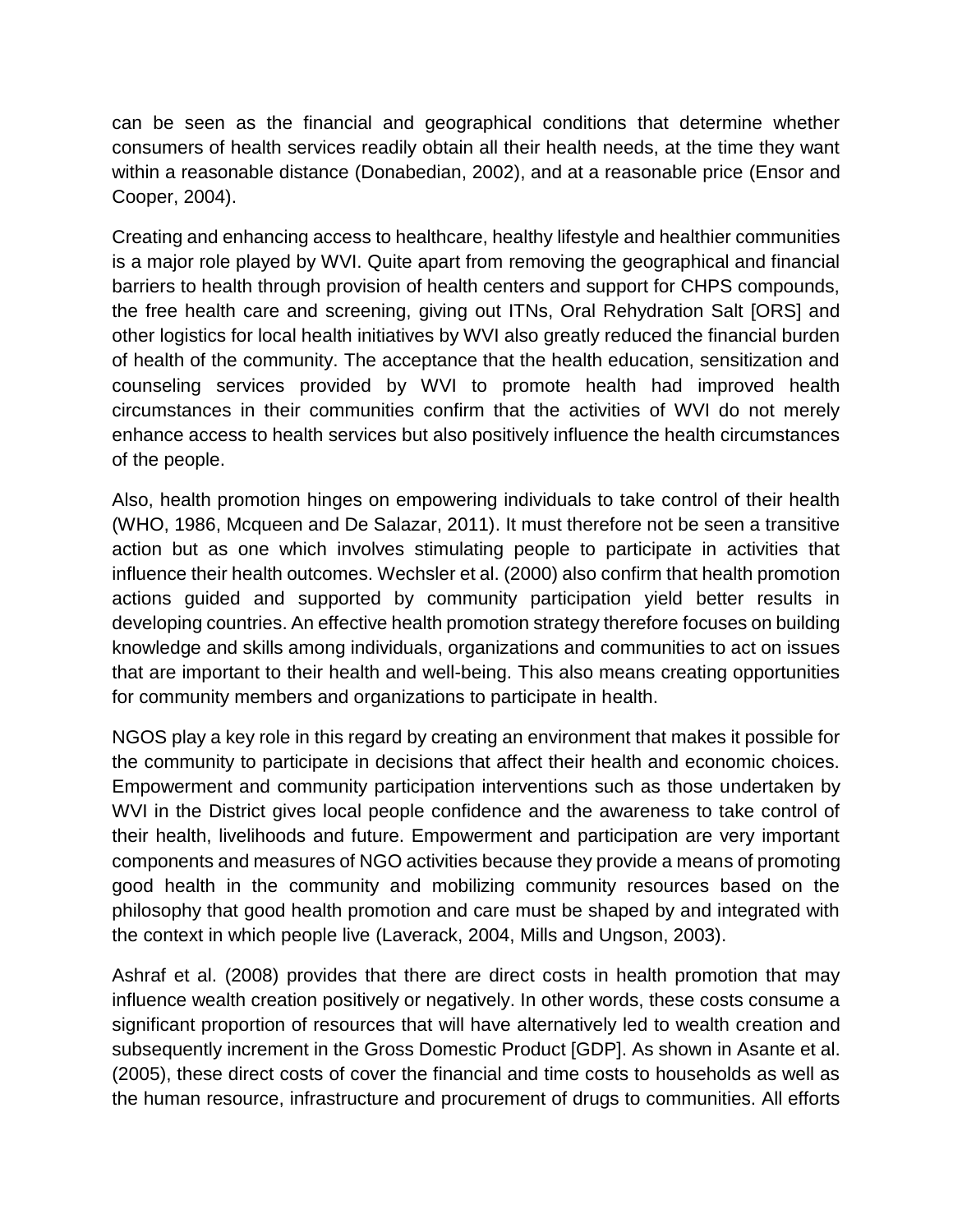at creating wealth through health must therefore address these direct costs to health based on the basic principle that the resources that will have been used for such activities will then be freed up for use as capital in other wealth creating activities. Along this line, NGOs have gained popularity for providing funding for projects especially in less developed countries where government funding is limited or lacking (Pfeiffer, 2003).

In this study for instance, it is clear that WVI in its health promotion efforts makes contributions to meet these direct costs in the Dangme West District. This is consistent with Swift (2011) findings that, in fact, the direct contributions and investments made by Non-governmental stakeholders to health and local level development were unmatched and had major positive impact on survival, growth and profitability of micro and macroeconomic activities. Within health limits, these efforts reduce illnesses, allowed for early diagnosis and treatment of conditions before they got out of hand and had enhanced the quality and scope of healthcare delivery at no cost to the community. Additionally, the money that would have spent on treating day to day illnesses like malaria as a community or individually had reduced, likewise the associated opportunity costs.

Indirect costs of health are those factors that affect the creation of wealth that have no direct financial implications (Koopmanschap and van Ineveld, 1992). However, when the value of these factors is computed in monetary terms, they form a significant portion of the gains that are lost to wealth creation through negative health circumstances. In other words, these are non-financial costs of health that have financial implications. [Asante et](file:///C:/Users/lamond01/Desktop/PORESO%202015/Nana%20Appiah-Agyekum%20.docx%23_ENREF_2)  al. (2005) identify the indirect costs of ill-health to wealth creation and the GDP as including the value of productive time lost due to mortality and morbidity; reduction in human capital accumulation due to effects on intellectual development; demographic effects on consumption, labour supply and so on; and the value of lifetime earnings lost due to premature mortality. [Su and Flessa \(2013\)](file:///C:/Users/lamond01/Desktop/PORESO%202015/Nana%20Appiah-Agyekum%20.docx%23_ENREF_50) in similar fashion identify time and the supply of able-bodied persons as the principal indirect costs of health that have telling effects on the propensity of individuals and communities to generate and sustain appreciable levels of wealth.

Deriving from the above, efforts at creating wealth through health promotion can be assessed as a factor of the contributions made to address these indirect costs of health. WVI and NGOs in general are seen as active drivers of interventions aimed at tackling the indirect costs of health especially at the grassroots. While the time community inhabitants would have spent seeking treatment and the time that will have been lost through sickness had reduced, the activities of WVI had also ensured that there were more active and healthy people in the community and little productive time was lost to death and illness. Quite apart from the above, health promotion and prevention interventions such as those carried out by WVI in the district have proved to be an important means of reducing productive days lost to mortality, morbidity and disability in agrarian and riverine communities. Previous studies also confirm that local economic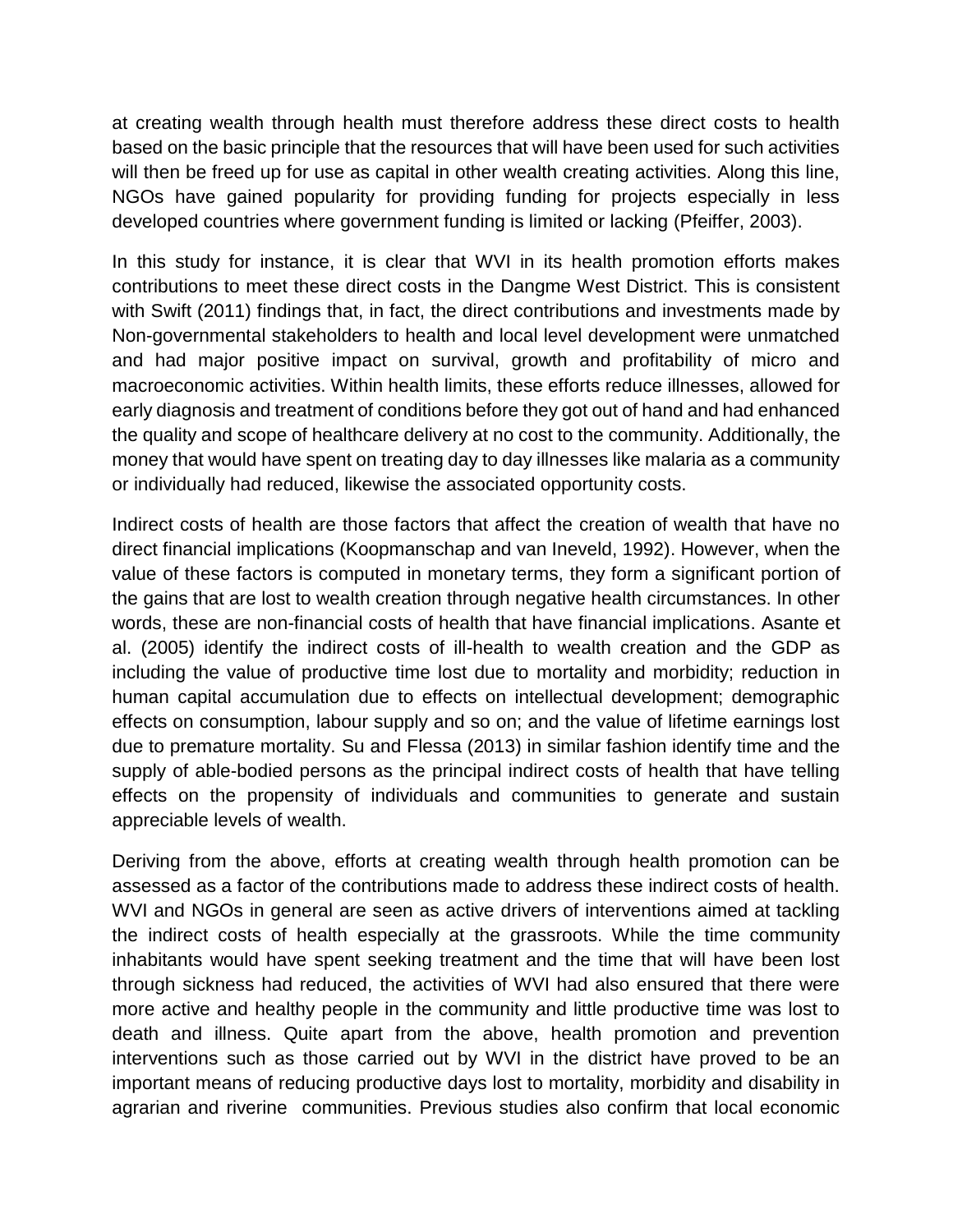development is also enhanced by Non-governmental efforts that sensitize community members on how to prevent and address common health problems like cholera, malaria, typhoid, diarrheoa, sexually transmitted infections and diseases, and pregnancy related conditions(Apt, 2013, Banerjee et al., 2004).

One of the key reasons why the Ghana Health Service (GHS) has classified some health conditions as Diseases Of National Importance [DONI] is the debilitating effect that these diseases have on individuals in the country. These effects are intangible and though not directly or indirectly related to finances are those that cause discomfort, suffering, pain and in some instances death. DONI as defined by the GHS includes malaria, HIV/AIDS, guinea worm, burulli ulcer and tuberculosis (Bosu, 2013). It is also key priority of the creating wealth through health policy to pay close attention to the prevention and control of such health conditions through promotive and preventive practices rather than curative ones. In line with the above therefore, actors in health promotion in addition to the interventions aimed at meeting the direct and indirect costs of ill-health also channel some effort in addressing these intangible costs of health. Asante et al. (2005) define the intangible costs of ill-health that need to be addressed in order to create wealth as including agony and distress, loss of leisure time, failure to participate in social activities, and modification of socio-economic decisions like the choice of crops and migration. These intangibles are those that influence not only the economic but also the psychosocial, religious, moral and cultural state of individuals by affecting their approach to work, choice of work, stress level and level of acceptance in the community. When neglected they tend to affect the productivity of individuals and have negative consequences on their potential to create wealth.

Stakeholders of wealth creation must therefore be interested in addressing these intangible variables and their effects through the provision for counseling, health fairs and seminars, training and education programmes, providing support for affected persons, periodic visits and encouragement, reintegration into society and reducing the stress of the burden of diseases. While governmental funding and efforts may be limited, evidence from this study shows how important NGOs are towards the attainment of this goal. These efforts are especially important in countries where the health system is medicalized and attention is often skewed in favour of provision of medical infrastructure, staff and services (Macdonald, 2013, WHO, 2009).

Another crucial effort by WVI and other NGOs in this line is empowerment. A core function of health promotion, the Ottawa charter defines empowerment as enabling people to increase control over, and to improve their health. It also refers to the capacity of individuals and communities to improve their lives by increasing control over the determinants that affect their day to day survival (Tones, 2001). Empowerment initiatives are effectively carried out through acts of advocacy, education, building social support systems and creating conducive environments that enable people to make healthy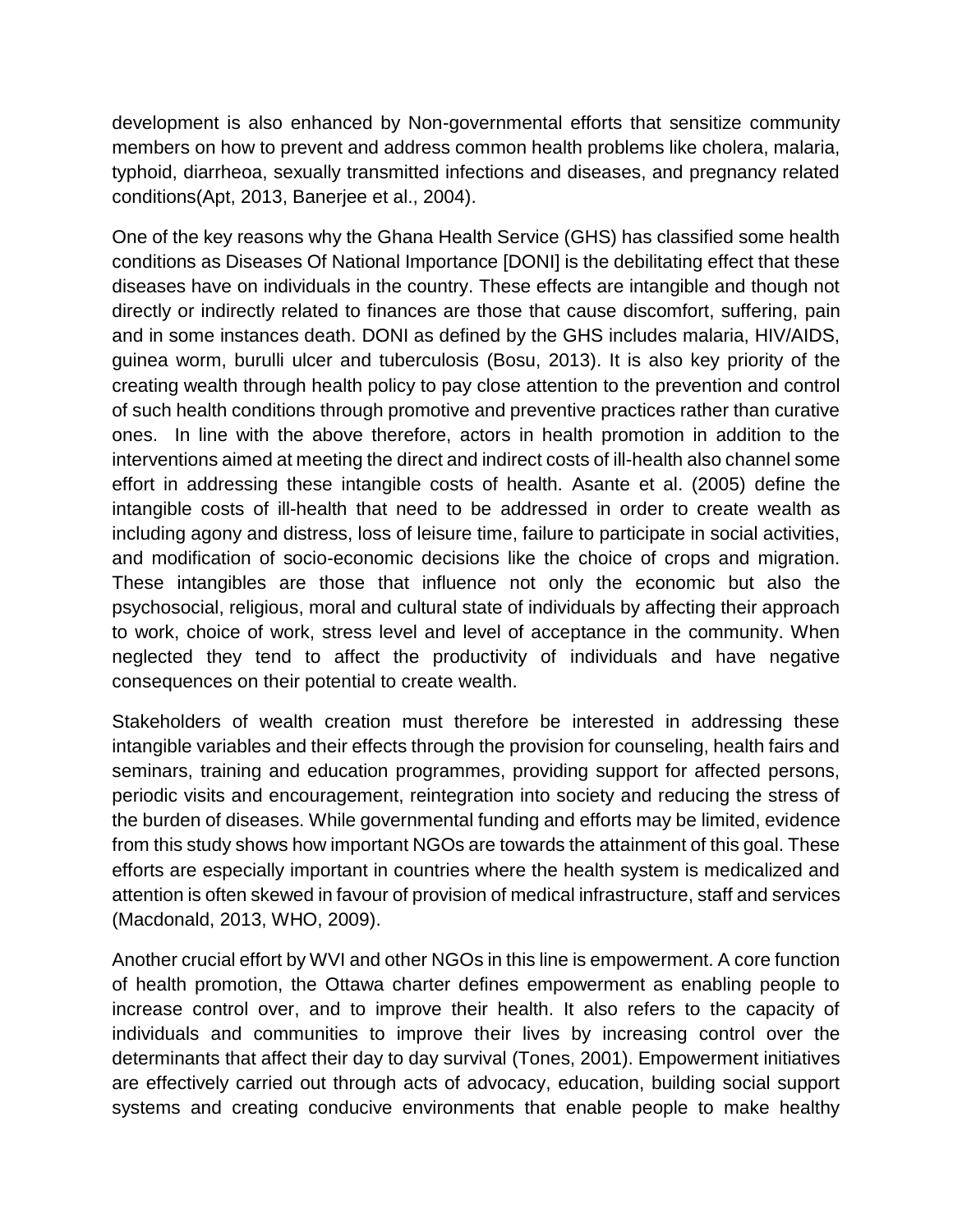choices and live healthy productive lives. Enhancing empowerment, be it socio-cultural, political or economic, has a positive knock on effect on ensuring community participation and ownership of development. It also provides an avenue for home grown solutions to health problems and other development mitigations. Importantly, it serves as a motivating force for local communities to create, own and share wealth rather than live on aids and grants (Smith et al., 2006) or become perpetual dependents on charity.

Though no alternative to health promotion as a way of responding to the rapidly emerging vicious cycle between ill-health and productivity exists, stakeholders in that venture have a myriad of challenges to contend with. For NGOs in developing countries in particular, economic conditions, poverty and illiteracy are key challenges that threaten to erode the gains made in creating wealth through health promotion (Wireko and Béland, 2013, Dooris, 2006, Kirch, 2005). In the Dangme West district for instance, WVI's activities were often limited by the vicious cycle of ill-health and poverty. This is consistent with WHO (2009) stance that poverty and its resulting poor living conditions of malnutrition, disempowerment, poor housing, environmental degradation and despair are major impediments to improving the health and local economic development in developing countries. On the other hand, ill-health also limits the productive ability of persons and therefore exacerbates the conditions for impoverishment.

Also, low levels of literacy and health literacy provide particular challenges for the healthpromotion approach to creating wealth (Bryant, 2002). Education can be a special problem when trying to promote better health behaviour among indigenous people, where there may be poor levels of knowledge about the factors that contribute to the ill-health as well as means of mitigating them. Knowledge and awareness of ill-health and how it influences wealth creation are also important factors in breaking the ill-health-poverty nexus (Kochar, 2004).

Because NGO efforts are widespread at the grassroots and in deprived communities, these interventions are very costly and require extra effort from well-motivated and resourced staff (Gilson et al., 1994). While the needs of the communities being served by the NGOs are unlimited, NGOs often operate on tight budgets which are subject to donor priorities and a long sequence of processes to access. Consequently, even the limited funding available to NGOs is often delayed by the long processes and requirements demanded by donors. Quite apart from the delays, funding arrangements of NGOs also result in NGOs funding only those interventions consistent with donor priorities or those that yield quantifiable and physically visible benefits (Delisle et al., 2005). While this practice helps NGOs prove the impact of their interventions during monitoring and evaluation, it also results in the neglect of other pressing needs that may not be immediately measured or not situated within the donor priorities.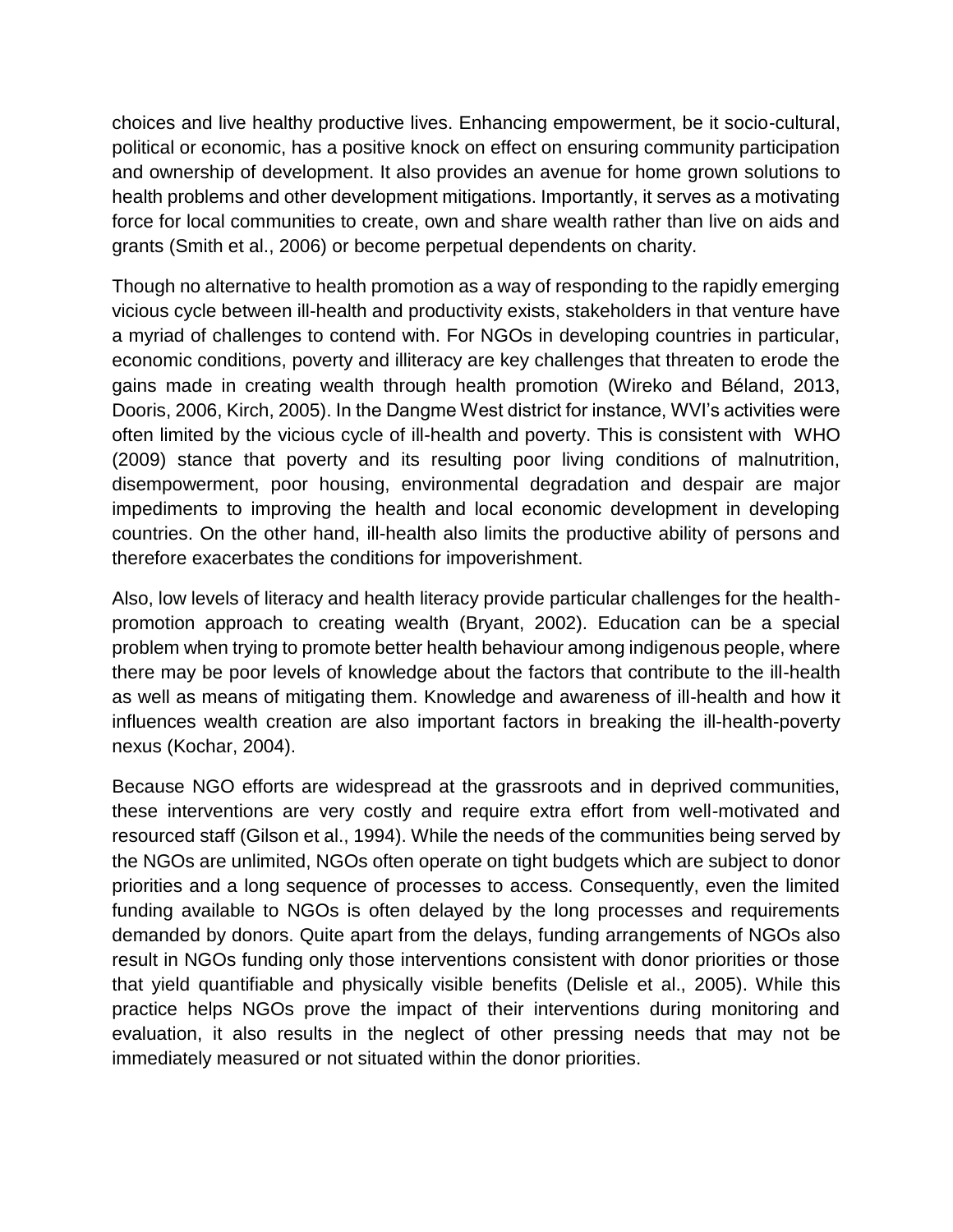Apart from the challenge of financing, logistics and other resources needed have been perennial challenges of local economic development in developing countries. Within this context, the paucity of vehicles, physical structures, communication systems, electricity and even local community organizers and volunteers inhibit efforts at wealth creation through health promotion. Even easier to find items like stationary have been known to constraint NGO interventions in hard-to-reach settlements. Other important challenges identified that are consistent with literature and other studies include cultural barriers, beliefs and practices (Lewis, 2002), poor social infrastructure, limited community participation and commitment (Campbell and Jovchelovitch, 2000), illiteracy, weak intersectoral collaboration (Sambo and Kirigia, 2011), geographic conditions including harsh weather, poor terrain and susceptibility to natural disasters (Rasanathan et al., 2011). Also relevant in this context are the migration trends of working class peasant farmers and their families because of shifting cultivation or seasonal farming practices. Additionally, this study also identified that the exit strategy of NGOs as well as the change management and acceptance culture of other stakeholders are important in ensuring the continuity of interventions especially for programmes that outlast the NGOs tenure in the community.

## **Conclusion and lessons**

WVI has over the years also contributed to meeting the direct, indirect and intangible costs of health in the district. It has done this through the direct injection of funds into health promotion activities in the district, the provision of infrastructure and support services, and through counseling, education and sensitization all of which would have been costs to the GHS, communities and individuals. In other words, the resources that would have otherwise been used to meet these costs by individuals, communities and GHS can now be channeled into other productive ventures. Additionally, individuals now have enhanced health owing to these contributions made by WVI and can therefore be more productive and create more wealth.

The multi-pronged approach adopted by WVI is consistent with the broad PHC tenets specified by the Alma Atta delaration and also consistent with the health promotion goals of the Ottawa charter. Specifically, through health promotion and other measures aimed at tackling the incidence and costs of ill-health, the community has benefitted from the reduction of the time and accompanying opportunity cost of seeking treatment for health conditions. The productive time that would have been lost through sickness and death in the district has reduced as a result of the health promotion initiatives. The reduction of the physical, social and psychological pain and suffering caused by illhealth and the empowerment of local community members to take control of their health and economic development are also important fruits of the WVI interventions.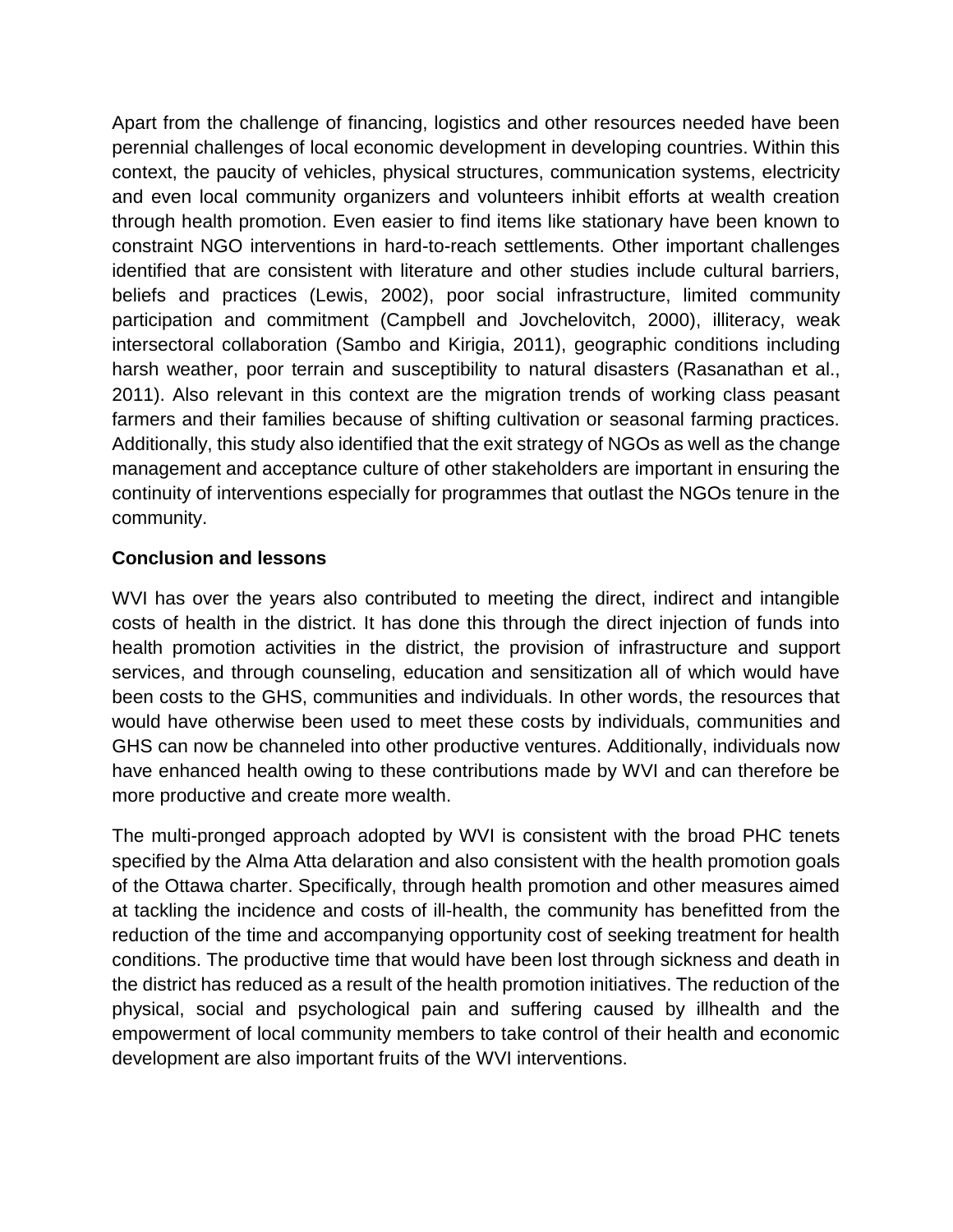The study provides hard evidence to support the idea that promoting health indeed creates wealth. Clearly, this study demonstrates that through health promotion, NGO interventions have positive impacts on the creation and sustenance of a healthy, productive health force as well as the prevention of loss of funds for treatment of health conditions including medications, consultations and tests. Other important contributions made by NGO interventions in this direction include the reduction of the time spent seeking treatment, taking care of sick and ailing community members; a reduction in the loss of bread winners felt by dependents of sick or dead community persons; a reduction in occupational and domestic injuries and accidents and its attendant effects of workforce productivity; as well the promotion of regenerative health practices aimed at reducing the socio-economic negative effects of sedentary lifestyle. Additionally, it provides further proof that NGOs play an important role in local economic development and are the major actors in addressing the vicious cycle between poverty and ill-health.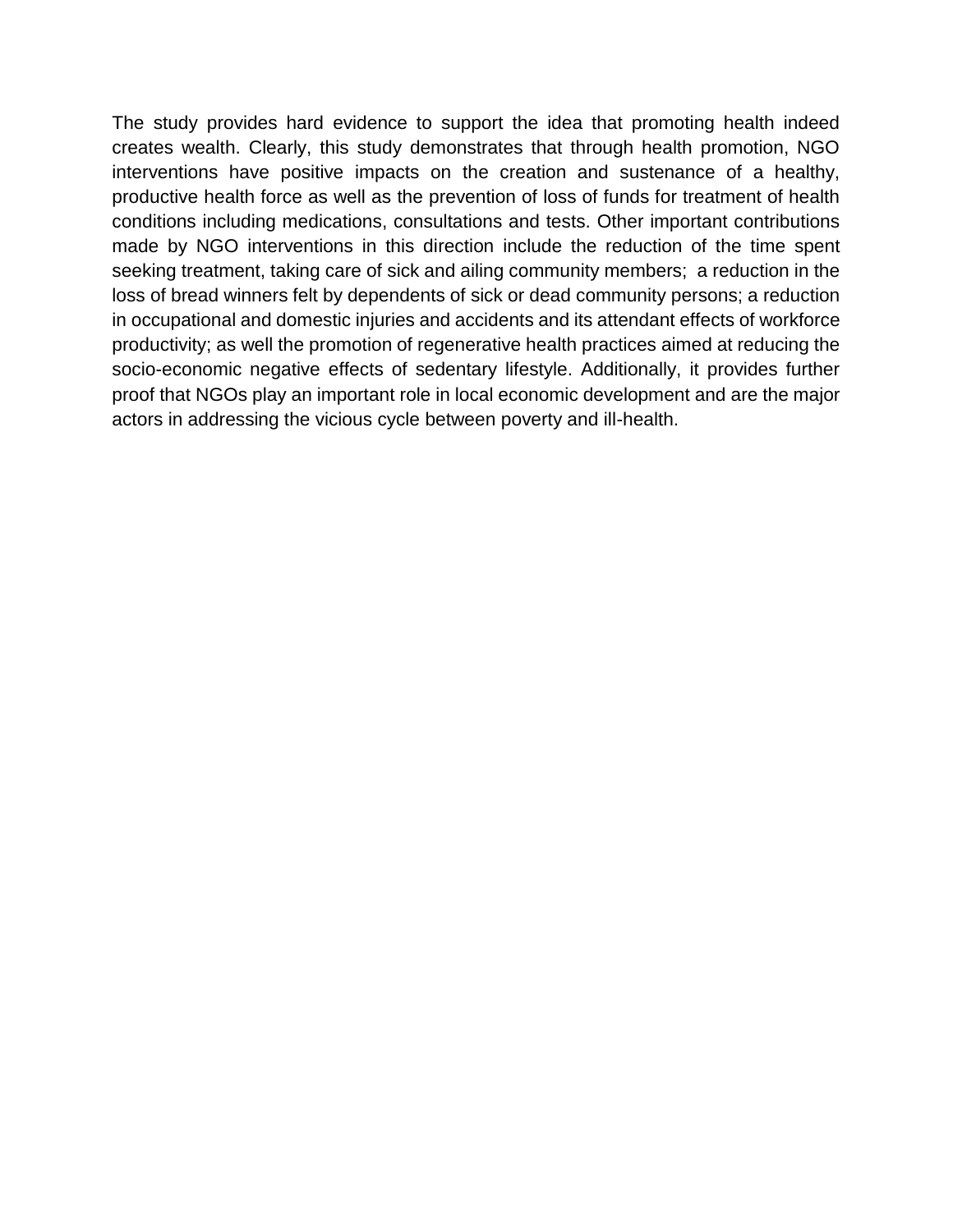## References

- APT, N. 2013. Older People in Rural Ghana: Health and Health Seeking Behaviours. *Aging and Health in Africa.* Springer.
- ASANTE, F. A., ASENSO-OKYERE, W. & KUSI, A. 2005. The economic impact of the burden of malaria in Ghana. Institute of Statistical, Social, and Economic Research, University of Ghana, Legon.
- ASHRAF, Q. H., LESTER, A. & WEIL, D. N. 2008. When does improving health raise GDP? : National Bureau of Economic Research.
- BANERJEE, A., DEATON, A. & DUFLO, E. 2004. Health, health care, and economic development: Wealth, health, and health services in rural Rajasthan. *The American economic review,* 94**,** 326.
- BLOOM, D. E., CANNING, D. & SEVILLA, J. 2001. The effect of health on economic growth: theory and evidence. National Bureau of Economic Research.
- BOSU, W. 2013. A comprehensive review of the policy and programmatic response to chronic non-communicable disease in Ghana. *Ghana medical journal,* 46**,** 69-78.
- BOSU, W., LARYA-ADJEI, G. & MCINTYRE, D. 2004. A Review of the Ghana Health sector's Pro-poor Agenda. *MoH: Accra*.
- BRAUN, V. & CLARKE, V. 2006. Using thematic analysis in psychology. *Qualitative research in psychology,* 3**,** 77-101.
- BRYANT, T. 2002. Role of knowledge in public health and health promotion policy change. *Health Promotion International,* 17**,** 89-98.
- BUTTERFOSS, F. D. 2007. *Coalitions and partnerships in community health*, John Wiley & Sons.
- CAMPBELL, C. & JOVCHELOVITCH, S. 2000. Health, community and development: Towards a social psychology of participation. *Journal of Community & Applied Social Psychology,* 10**,** 255-270.
- DELISLE, H., ROBERTS, J. H., MUNRO, M., JONES, L. & GYORKOS, T. W. 2005. The role of NGOs in global health research for development. *Health Research Policy and Systems,* 3**,** 3.
- DONABEDIAN, A. 2002. *An introduction to quality assurance in health care*, Oxford University Press.
- DOORIS, M. 2006. Healthy settings: challenges to generating evidence of effectiveness. *Health Promotion International,* 21**,** 55-65.
- ENSOR, T. & COOPER, S. 2004. Overcoming barriers to health service access: influencing the demand side. *Health policy and planning,* 19**,** 69-79.
- GILSON, L., SEN, P. D., MOHAMMED, S. & MUJINJA, P. 1994. The potential of health sector non-governmental organizations: policy options. *Health Policy and Planning,* 9**,** 14-24.
- GREEN, A. 2007. *An introduction to health planning for developing health systems,* Great claredon street, Oxford, Oxford university press.
- HAWE, P., KING, L., NOORT, M., JORDENS, C. & LLOYD, B. 2000. *Indicators to help with capacity building in health promotion*, Australian Centre for Health Promotion.
- HITIRIS, T. & POSNETT, J. 1992. The determinants and effects of health expenditure in developed countries. *Journal of health economics,* 11**,** 173-181.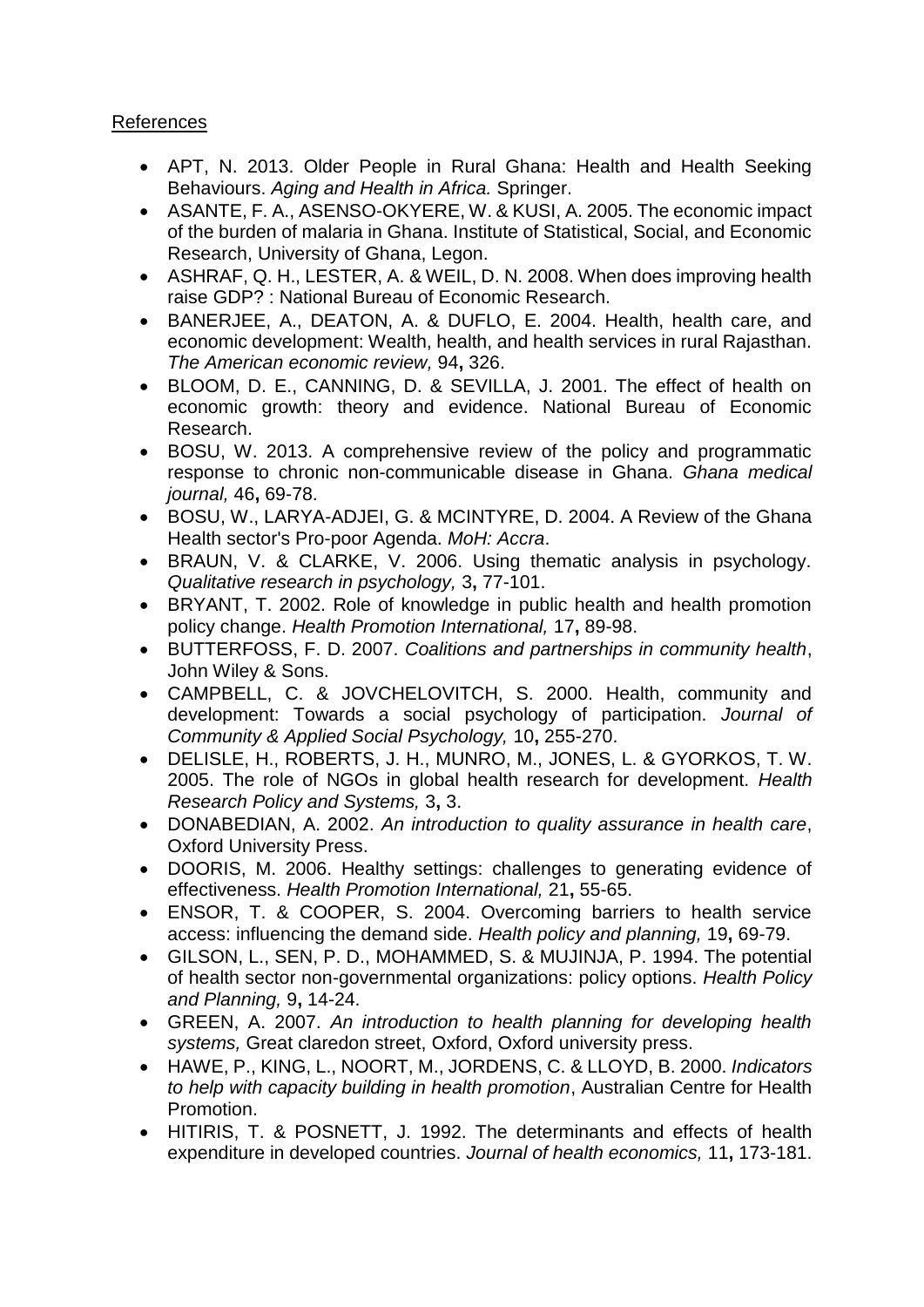- KALACHE, A., ABODERIN, I. & HOSKINS, I. 2002. Compression of morbidity and active ageing: key priorities for public health policy in the 21st century. *Bulletin of the World Health Organization,* 80**,** 243-244.
- KIRCH, W. 2005. Prevention and Health Promotion. *Journal of Public Health,* 13**,** 283-284.
- KOCHAR, A. 2004. Ill-health, savings and portfolio choices in developing economies. *Journal of Development Economics,* 73**,** 257-285.
- KOOPMANSCHAP, M. A. & VAN INEVELD, B. M. 1992. Towards a new approach for estimating indirect costs of disease. *Social science & medicine,* 34**,** 1005-1010.
- LABONTE, R. 1994. Health promotion and empowerment: reflections on professional practice. *Health Education & Behavior,* 21**,** 253-268.
- LAVERACK, G. 2004. *Health promotion practice: power and empowerment*, Sage.
- LEE, K. & WHITMAN, J. 2003. *Globalization and health: an introduction*, Palgrave Macmillan Basingstoke.
- LEWIS, D. 2002. Organization and Management in the Third Sector: Toward a Cross‐Cultural Research Agenda. *Nonprofit Management and Leadership,* 13**,** 67-83.
- MACDONALD, J. J. 2013. *Primary health care: medicine in its place*, Routledge.
- MAGAWA, R. 2012. Primary health care implementation: A brief review. *Public Health Discussion papers.* 16 August 2012 ed. Johannesburg: Consultancy Africa Intelligence.
- MARMOT, M., FRIEL, S., BELL, R., HOUWELING, T. A., TAYLOR, S. & HEALTH, C. O. S. D. O. 2008. Closing the gap in a generation: health equity through action on the social determinants of health. *The Lancet,* 372**,** 1661- 1669.
- MCMANUS, A. 2013. Health promotion innovation in primary health care. *The Australasian medical journal,* 6**,** 15.
- MCQUEEN, D. & ANDERSON, L. 2002. What counts as evidence: issues and debates on evidence relevant to the evaluation of community health programs. *Evaluation in Health Promotion: principles and perspectives. Copenhague: OMS/EURO*.
- MCQUEEN, D. V. & DE SALAZAR, L. 2011. Health promotion, the Ottawa Charter and 'developing personal skills': a compact history of 25 years. *Health promotion international,* 26**,** ii194-ii201.
- MILLS, P. K. & UNGSON, G. R. 2003. Reassessing the limits of structural empowerment: organizational constitution and trust as controls. *Academy of Management Review,* 28**,** 143-153.
- MIRINGOFF, M. L. & MIRINGOFF, M.-L. 1999. The social health of the nation: How America is really doing. *OUP Catalogue*.
- MITTELMARK, M. B. 2001. Promoting social responsibility for health: health impact assessment and healthy public policy at the community level. *Health promotion international,* 16**,** 269-274.
- MOH 2005. Creating wealth through health: A new paradigm for Ghana's development. *In:* HEALTH, M. O. (ed.). Accra: Government of Ghana.
- MOH. Aide Memoire on health in Ghana. Joint Ministry of Health partners Summit, 13th - 17th November 2006 2006a Miklin Hotel, Accra.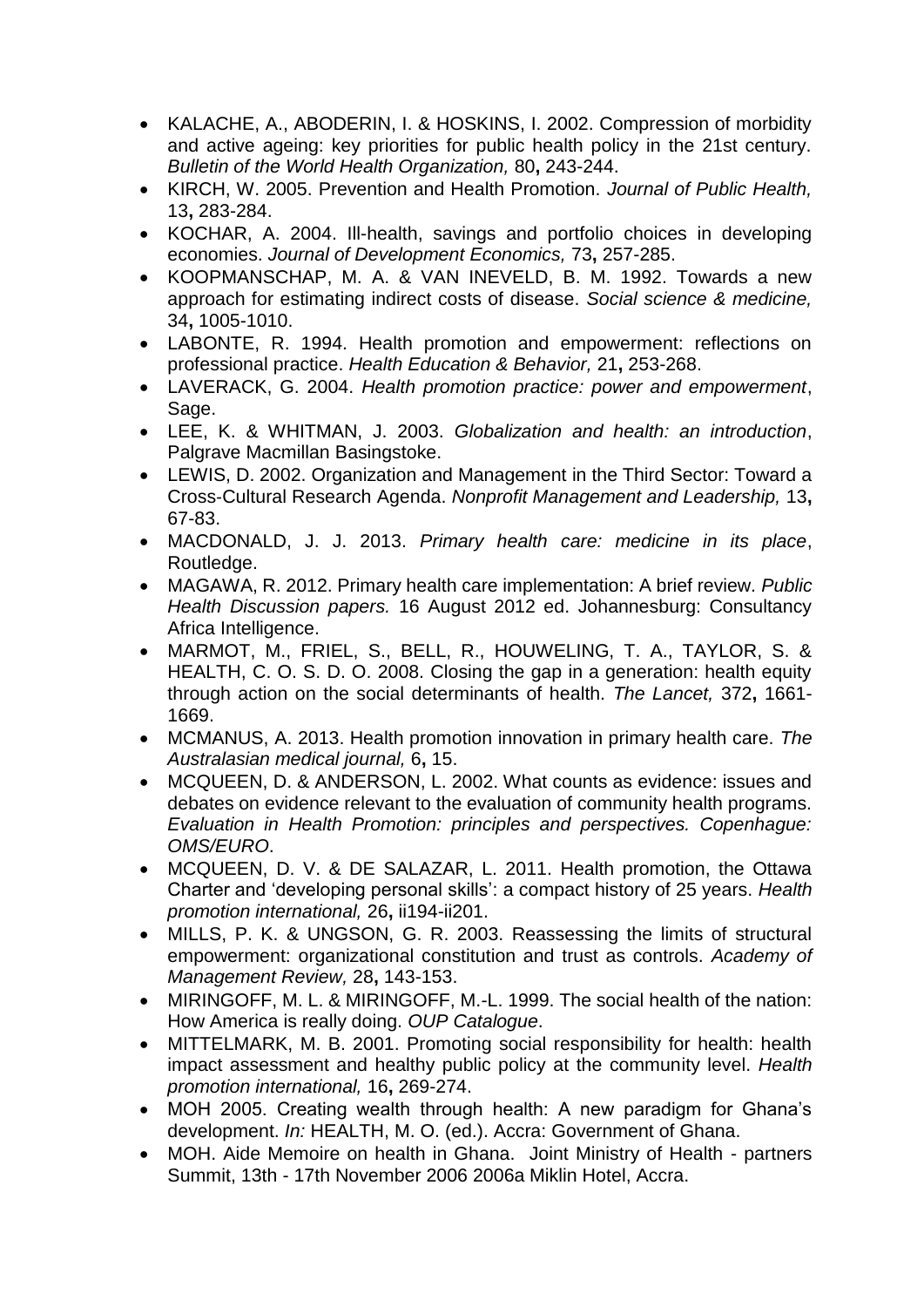- MOH 2006b. Creating wealth through Health: Health sector programme of work 2007 - 2011. *In:* HEALTH, M. O. (ed.). Accra: MoH, Ghana.
- MOH 2007. National Health Policy: creating wealth through Health. *In:* HEALTH, M. O. (ed.). Accra: Government of Ghana.
- MOH 2008. Health Sector Programme of Work for 2008. *In:* HEALTH, M. O. (ed.). Accra: Government of Ghana.
- NYAMWAYA, D. 2003. Health promotion in Africa: strategies, players, challenges and prospects. *Health Promotion International,* 18**,** 85-87.
- PFEIFFER, J. 2003. International NGOs and primary health care in Mozambique: the need for a new model of collaboration. *Social Science & Medicine,* 56**,** 725-738.
- QUASHIGAH, C. 2005. Creating wealth through health: a new paradigm for Ghana's development. *In:* HEALTH, M. O. (ed.). Accra: MoH, Ghana.
- QUASHIGAH, C. Speech delivered by the Minister for health. MOH-partners health summit, 14th November, 2006 2006 MIklin Hotel, Accra.
- RASANATHAN, K., MONTESINOS, E. V., MATHESON, D., ETIENNE, C. & EVANS, T. 2011. Primary health care and the social determinants of health: essential and complementary approaches for reducing inequities in health. *Journal of epidemiology and community Health,* 65**,** 656-660.
- SAMBO, L. G. & KIRIGIA, J. M. 2011. Africa's health: could the private sector accelerate the progress towards health MDGs? *International archives of medicine,* 4**,** 39.
- SEN, A. 1999. *Development as freedom*, Oxford University Press.
- SMITH, B. J., TANG, K. C. & NUTBEAM, D. 2006. WHO health promotion glossary: new terms. *Health Promotion International,* 21**,** 340-345.
- SU, T. T. & FLESSA, S. 2013. Determinants of household direct and indirect costs: an insight for health-seeking behaviour in Burkina Faso. *The European Journal of Health Economics,* 14**,** 75-84.
- SWIFT, R. 2011. The relationship between health and GDP in OECD countries in the very long run. *Health economics,* 20**,** 306-322.
- TENGLAND, P.-A. 2007. Empowerment: A goal or a means for health promotion? *Medicine, Health Care and Philosophy,* 10**,** 197-207.
- TONES, K. 2001. Health promotion: the empowerment imperative. *Health promotion: professional perspectives***,** 3-18.
- WECHSLER, H., DEVEREAUX, R. S., DAVIS, M. & COLLINS, J. 2000. Using the school environment to promote physical activity and healthy eating. *Preventive Medicine,* 31**,** S121-S137.
- WHITELAW, S. & WATSON, J. 2005. Whither health promotion events? A judicial approach to evidence. *Health education research,* 20**,** 214-225.
- WHO. Ottawa charter for health promotion. 1986 Ottawa, Canada. World Health Organization.
- WHO 2003. Ageing and health: A health promotion approach for developing countries. Copenhagen: World Health Organization.
- WHO 2004. Macroeconomics and health: an update. Geneva: World Health Organization.
- WHO 2009. The world health report 2008: primary health care now more than ever. 2008. *Geneva, WHO*.
- WILKINSON, R. G. 2002. *Unhealthy societies: the afflictions of inequality*, Routledge.